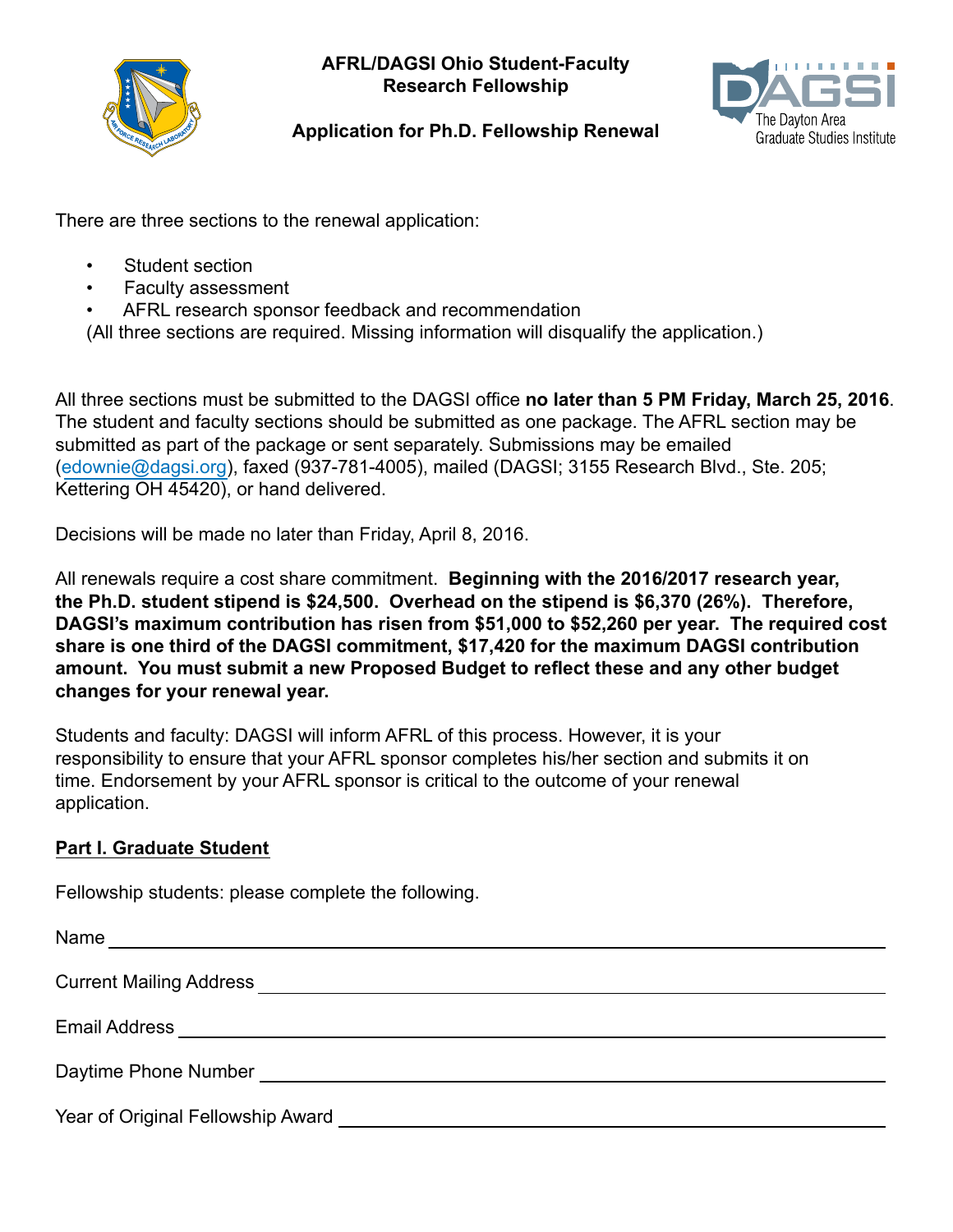| Name of AFRL Research Sponsor Learning Communication of AFRL Research Sponsor |
|-------------------------------------------------------------------------------|
| Requesting full or partial year renewal?                                      |
| If partial, how many terms?                                                   |
|                                                                               |

### Information requested:

- 1. Provide a copy of the latest interim report submitted to DAGSI. If you have had significant results since submitting the interim report, feel free to add a section summarizing those results.
- 2. Outline your research plan for the next year (the anticipated tasks and timing).
- 3. Provide a brief statement about the value of this program to you personally and/or professionally.
- 4. Submit a revised Proposed Budget. The form is available on the DAGSI web site.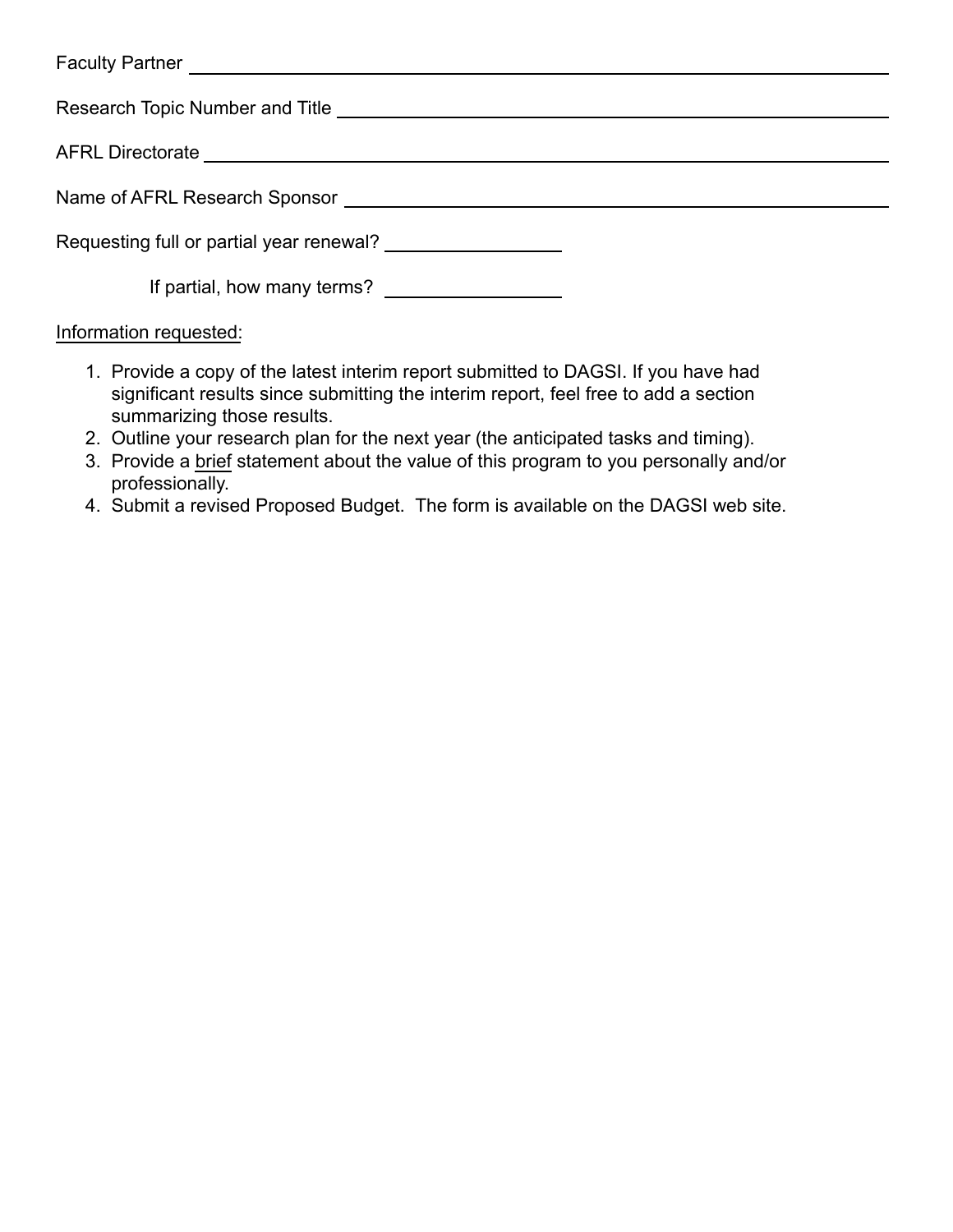

**AFRL/DAGSI Ohio Student-Faculty Research Fellowship**



**Application for Ph.D. Fellowship Renewal**

## Part II. Faculty Partner

Fellowship faculty: please complete the following.

| Email Address <b>contract and the contract of the contract of the contract of the contract of the contract of the contract of the contract of the contract of the contract of the contract of the contract of the contract of th</b> |
|--------------------------------------------------------------------------------------------------------------------------------------------------------------------------------------------------------------------------------------|
|                                                                                                                                                                                                                                      |
|                                                                                                                                                                                                                                      |
|                                                                                                                                                                                                                                      |
|                                                                                                                                                                                                                                      |

### Assessment:

In no more than two pages (preferably one), add your perspective and assessment.

- 1. Briefly describe your involvement and work on the project.
- 2. Identify the major challenges.
- 3. List any publications tied to this project (include articles in progress as well as any already published).
- 4. Provide a brief statement about the value of this program to you professionally.